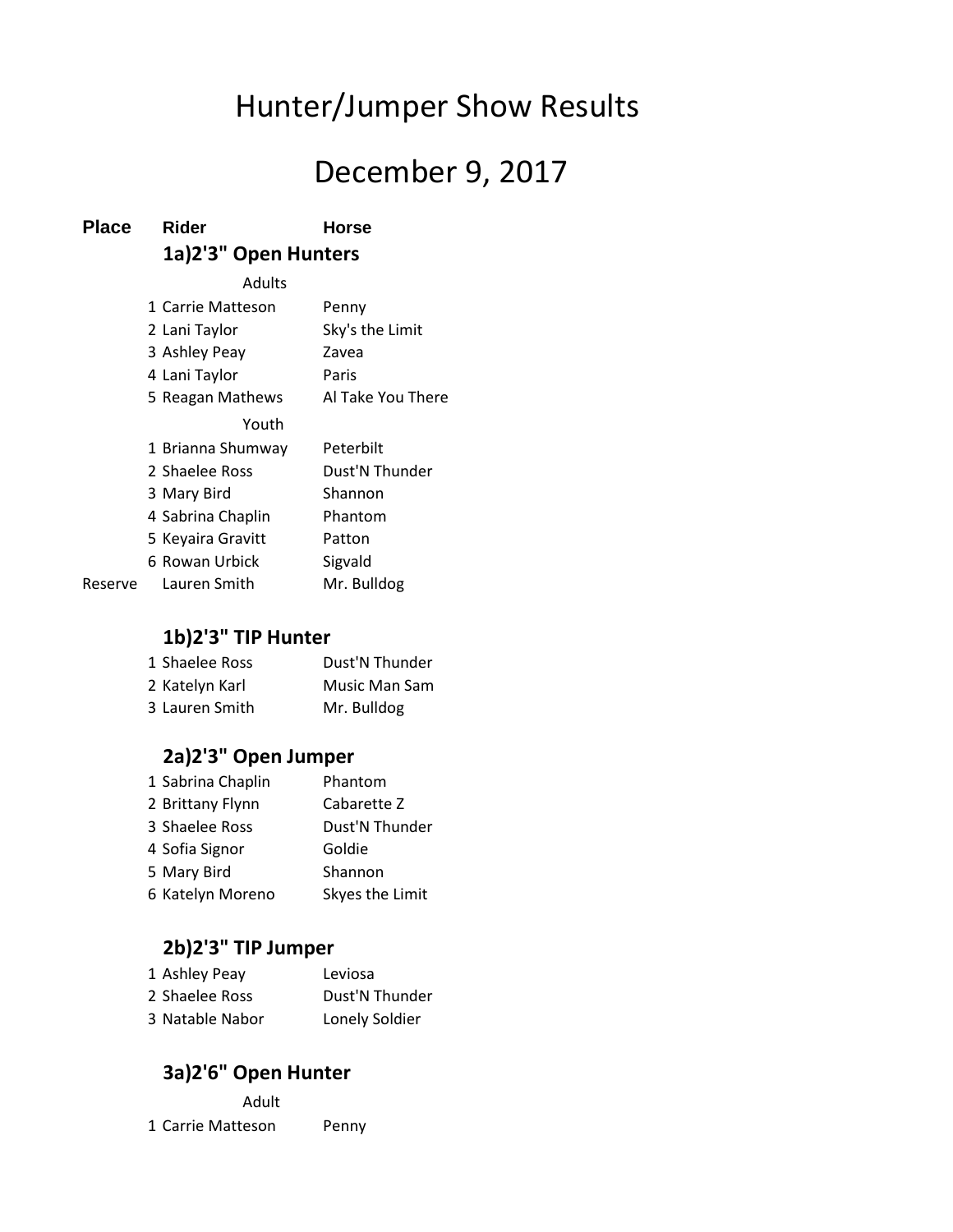| 2 Ashley Peay     | Zavea          |
|-------------------|----------------|
| Youth             |                |
| 1 Maddie DeHart   | Hawkeye        |
| 2 Brianna Shumway | Peterbilt      |
| 3 Shaelee Ross    | Dust'N Thunder |
| 4 Rowan Urbick    | Sigvald        |

## **3b)2'6" TIP Hunter**

| 1 Maddie DeHart | Hawkeye        |
|-----------------|----------------|
| 2 Shaelee Ross  | Dust'N Thunder |
| 3 Katelyn Karl  | Music Man Sam  |

### **4a)2'6" Open Jumpers**

| Adult              |                             |
|--------------------|-----------------------------|
| 1 Sydney Douglas   | Kalif                       |
| Youth              |                             |
| 1 Brittany Flynn   | Cabarette Z                 |
| 2 Shaelee Ross     | Dust'N Thunder              |
| 3 Willow Alexander | Nick                        |
| 4 Riley Crofts     | <b>Gallod Welsh Fashion</b> |
| 5 Sofia Signor     | Goldie                      |
| 6 Rowan Urbick     | Sigvald                     |

### **4b)2'6" TIP Jumper**

| 1 Natalie Nabor | Lonely Soldier |
|-----------------|----------------|
| 2 Ashley Peay   | Leviosa        |
| 3 Shaelee Ross  | Dust'N Thunder |

### **5a) 2'9" Open Jumpers**

| 1 Carrie Matteson | Penny       |
|-------------------|-------------|
| 2 Abby Kirby      | Average Joe |
| 3 Keyaira Gravitt | Patton      |

## **5b) 2'9" TIP Jumper**

| 1 Katelyn Karl  | Magic Man Sam |
|-----------------|---------------|
| 2 Abby Kirby    | Average Joe   |
| 3 Maddie DeHart | Hawkeye       |

### **6a) 2'9" Open Jumpers**

| 1 Sydney Douglas   | Kalif                       |
|--------------------|-----------------------------|
| 2 Riley Crofts     | <b>Gallod Welsh Fashion</b> |
| 3 Willow Alexander | <b>Nick</b>                 |
| 4 Katelyn Moreno   | Skyes the Limit             |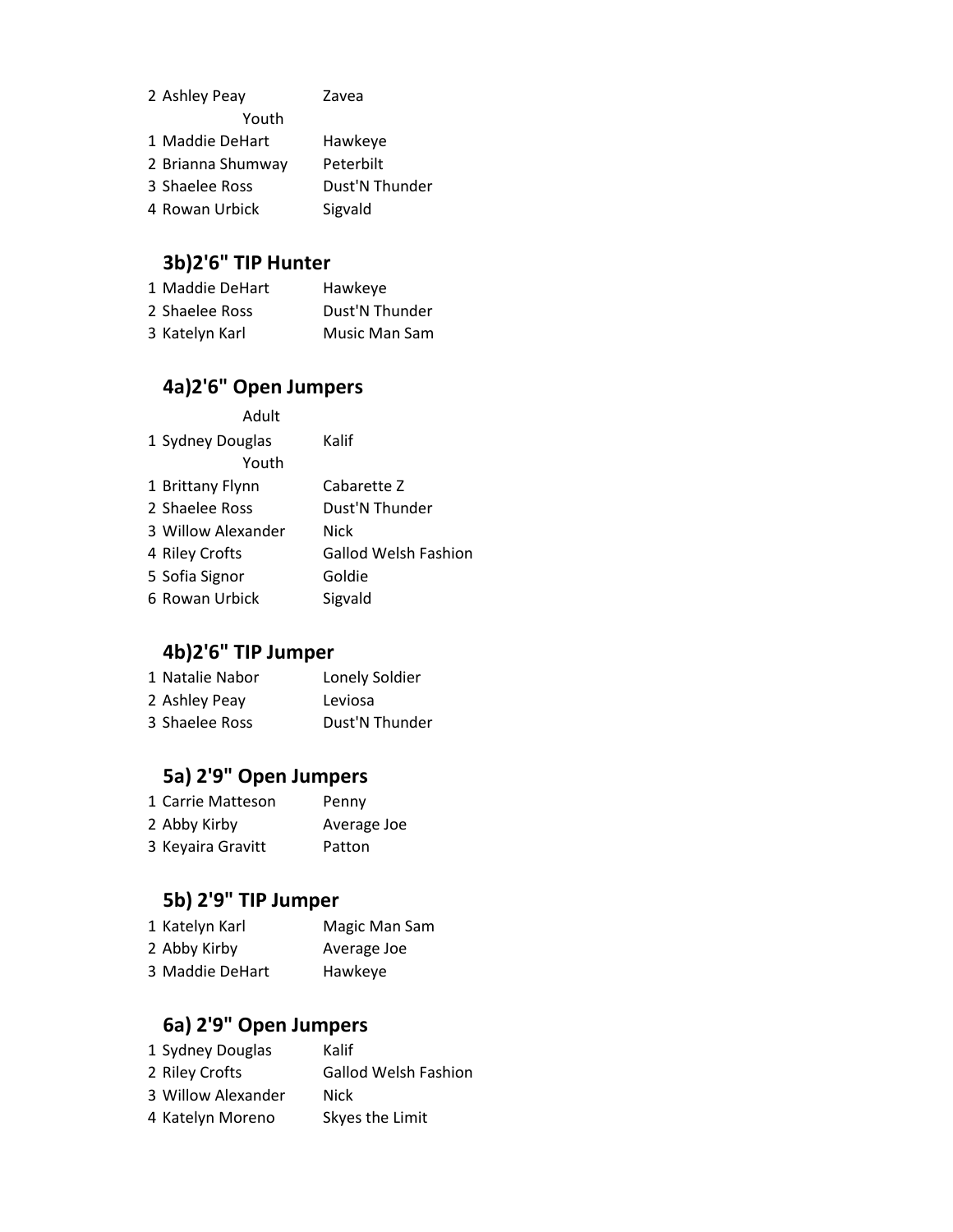| 5 Sofia Signor   | Goldie      |
|------------------|-------------|
| 6 Brittany Flynn | Cabarette Z |

#### **6b) 2'9" TIP Jumper**

| 1 Sydney Douglas | Golden Horizon |
|------------------|----------------|
| 2 Ashley Peay    | Leviosa        |
| 3 Natalie Nabor  | Lonely Soldier |

#### **7a) 3' Open Hunter**

1 Abby Kirby Average Joe

### **7b) 3' TIP Hunter**

| 1 Abby Kirby   | Average Joe   |
|----------------|---------------|
| 2 Katelyn Karl | Magic Man Sam |

#### **8a)3' Open Jumper**

| 1 Brittany Flynn | Cabarette Z                 |
|------------------|-----------------------------|
| 2 Riley Crofts   | <b>Gallod Welsh Fashion</b> |
| 3 Katlyn         | Skyes the Limit             |
| 4 Sofia Signor   | Goldie                      |
| 5 Hillary Whitt  | <b>Viktorias Secret</b>     |

#### **8b) TIP 3' TIP Jumper**

1 Sydney Douglas Golden Horizon

#### **9a) 3'3" Open Jumper**

1 Katelyn Karl Magic Man Sam

**9b) 3'3" TIP Jumper No Entries**

**10a) 3'6" Open Jumper No Entries**

**10b) 3'6" TIP Jumper No Entries**

#### **11) Fun Class: Pick your own line**

- 1 Sydney Douglas Kalif 2 Sydney Douglas Golden Horizon
- 3 Riley Crofts Gallod Welsh Fashion
- 4 Natalie Nabor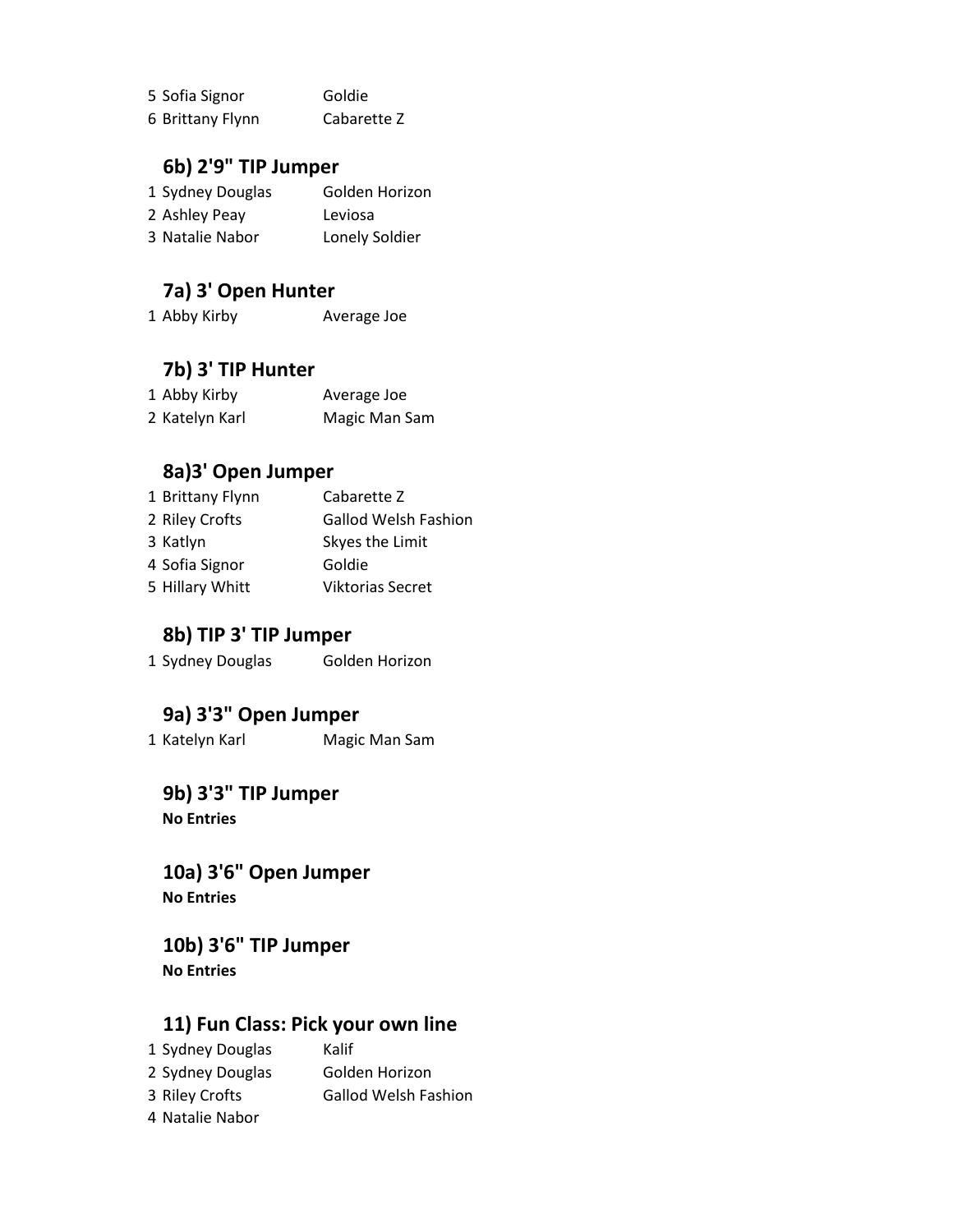Shaelee Ross Dust'N Thunder

### **12a) Open Hunter Under Saddle**

| 1 Shaelee Ross    | Dust'N Thunder |
|-------------------|----------------|
| 2 Mary Bird       | Shannon        |
| 3 Maddy DeHart    | Hawkeye        |
| 4 Sabrina Chaplin | Phantom        |
| 5 Rowan Urbick    | Sigvald        |

#### **12b) TIP Hunter Under Saddle**

| 1 Maddie DeHart | Hawkeye        |
|-----------------|----------------|
| 2 Shaelee Ross  | Dust'N Thunder |

#### **13) Fun Class: Musical Stalls**

| 1 Emma Yearby      | Tia               |
|--------------------|-------------------|
| 2 Paige Houghtby   | Shannon           |
| 3 Shannon Stockton | Monte Carlo       |
| 4 Shaelee Ross     | Dust'N Thunder    |
| 5 Reagan Mathews   | Al Take You There |
| 6 Lisa Smith       | Mocha             |

#### **14) Trot Poles**

| Adults               |                 |
|----------------------|-----------------|
| 1 Paige Houghtby     | Shannon         |
| 2 Lisa Smith         | Mocha           |
| 3 Megan Risner       | Tin Roof Sundae |
| 4 Michelle Rasmussen | Moose           |
| 5 Rianna Riley       | Wise Red        |
| 11-17yr              |                 |
| 1 Raegan Matthews    |                 |
| 2 Sally Graham       | Shadow          |
| 3 Malia Sherer       | Tatum           |
| 4 Julia Olds         | Chief           |
| 5 Katelyn Karl       | <b>Bobbins</b>  |
| 6 Bianca Bartko      | Farly           |
| 10-under             |                 |
| 1 Shannon Stockton   | Monte Carlo     |
| 2 Eleanor DeJarnette | Molly           |
| 3 Rylee Adcock       | Redemption      |
| 4 Abigail Metzer     | Crosstown Cat   |
| 5 Taylor Sprau       | Trey            |
| 6 Ellie Chappell     | Coco            |

#### **15a) Open Hunter Crossrails**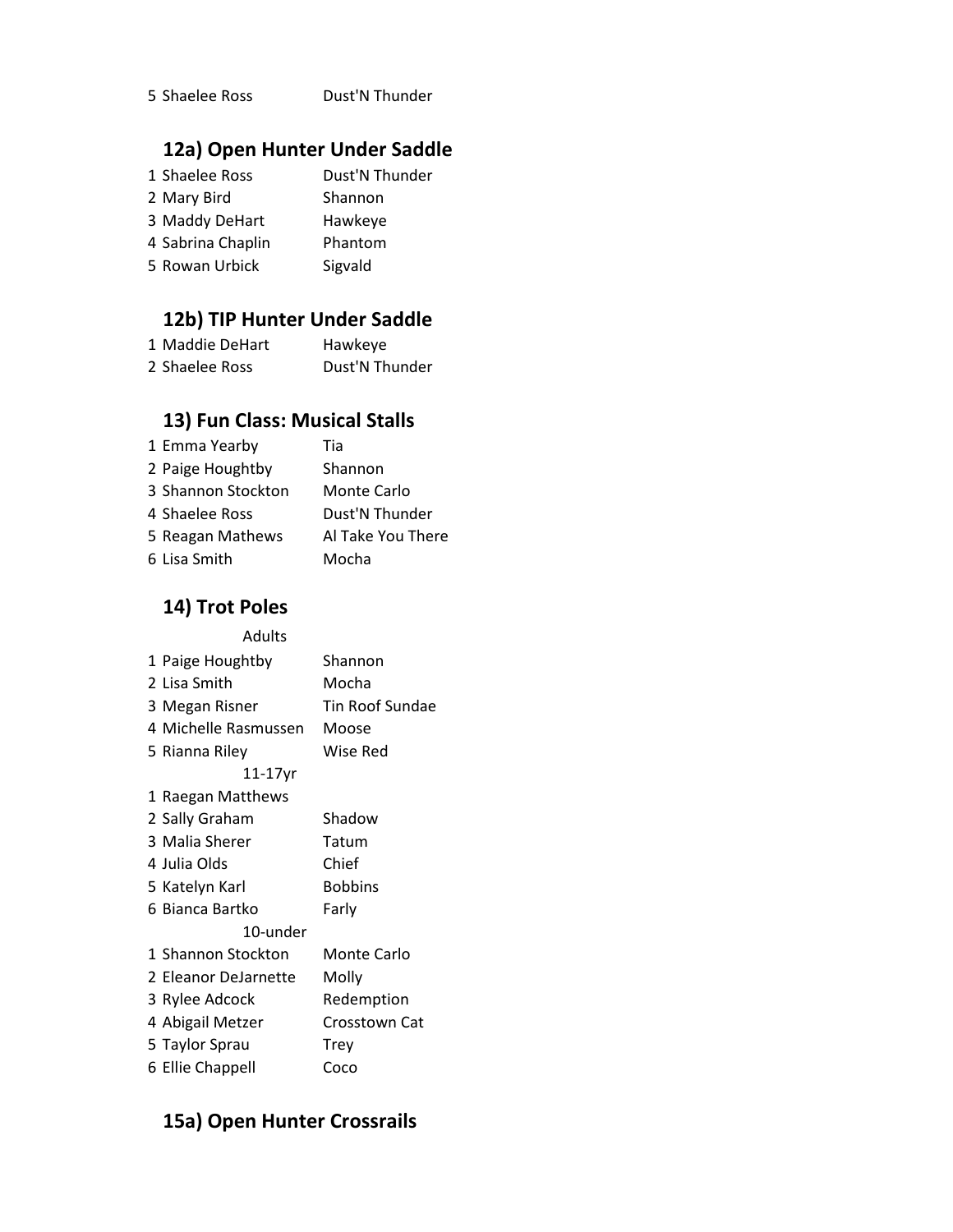#### Adult

| 1 Kami Packer        | Maverick          |
|----------------------|-------------------|
| 2 Rianna Riley       | Wise Red          |
| 3 Stephanie Stockton | Emder             |
| $11-17$ yr           |                   |
| 1 Sally Graham       | Shadow            |
| 2 Bianca Bartko      | Farley            |
| 3 Reagan Mathews     | Al Take You There |
| 4 Madison Fryer      | Skye              |
| 5 Katelyn Karl       | <b>Bobbins</b>    |
| 10-under             |                   |
| 1 Maggie Bird        | Coco              |
| 2 Abigail Metzger    | Crosstown Cat     |
| 3 Eleanor DeJarnette | Molly             |
| 4 Rylee Adcock       | Redemption        |
| 5 Flla Willard       | Hannah            |
|                      |                   |

#### **15b) TIP Hunter Crossrails**

| 1 Lydia Bradford | Restoring the Peace |
|------------------|---------------------|
| 2 Rianna Riley   | Wise Red            |
| 3 Megan Risner   | Tin Roof Sundae     |

### **16a) Open Jumper Crossrails**

| 1 Rianna Riley       | Wise Red |
|----------------------|----------|
| 2 Kami Packer        | Maverick |
| 3 Stephanie Stockton | Emder    |
| 4 Madison Fryer      | Skye     |
| 5 Maggie Bird        | Coco     |

#### **16b) TIP Jumper Crossrails**

Rianna Riley Wise Red

#### **17a) Open Hunter Under Saddle**

Adult

| 1 Paige Houghtby | Shannon           |
|------------------|-------------------|
| 2 Kami Packer    | Maverick          |
| 3 Megan Risner   | Tin Roof Sundae   |
| 4 Lisa Smith     | Mocha             |
| 5 Rianna Riley   | Wise Red          |
| $11-17$ yr       |                   |
| 1 Reagan Mathews | Al Take You There |
| 2 Asia Sandoval  | Dakota            |
| 3 Julia Olds     | Chief             |
| 4 Ella Grayzel   | Frosty            |
|                  |                   |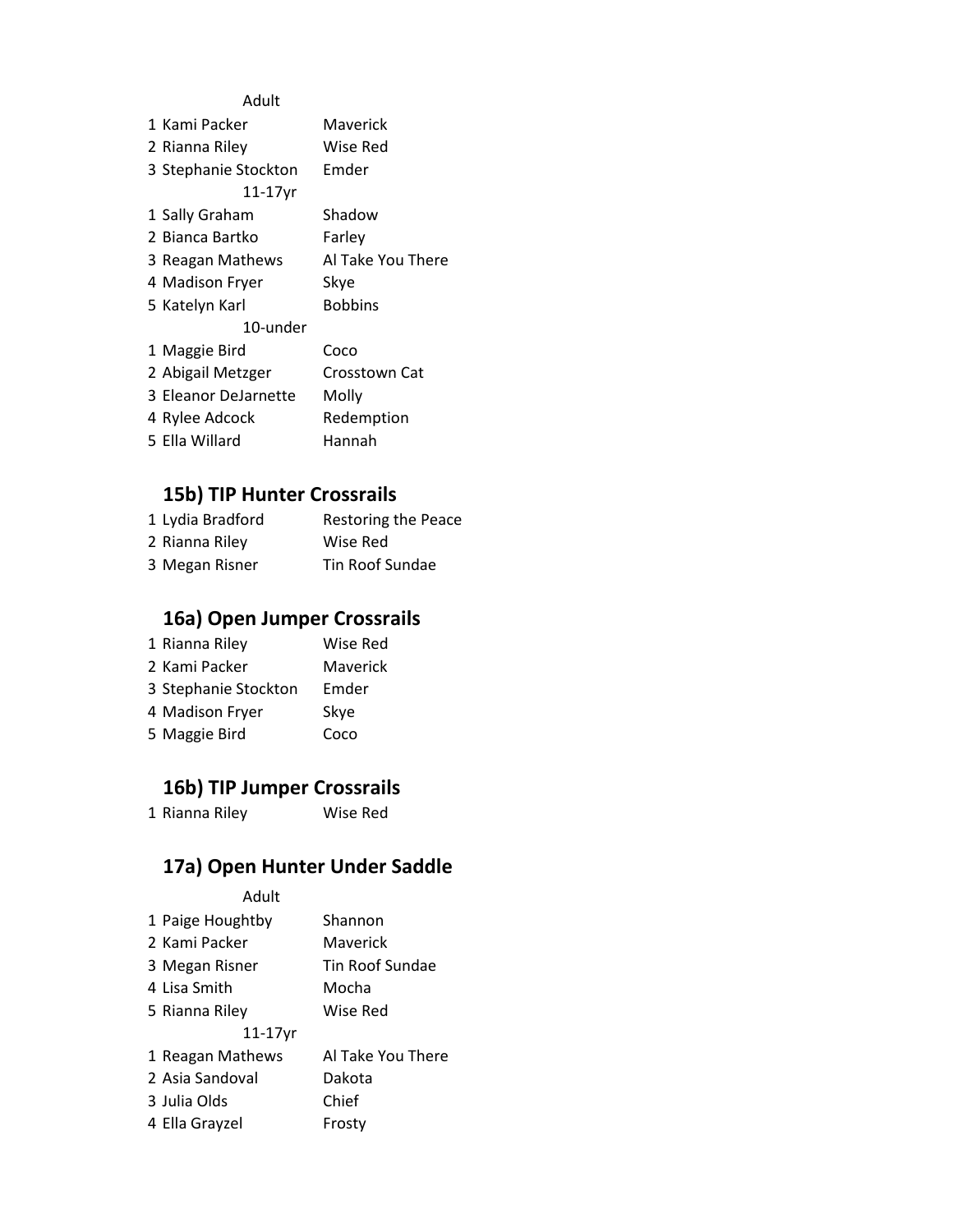|         | 5 Madison Fryer    | Skye           |
|---------|--------------------|----------------|
|         | 6 Katelyn Karl     | <b>Bobbins</b> |
| Reserve | Bianca Bartko      | Farley         |
|         | 10-under           |                |
|         | 1 Shannon Stockton | Monte Carlo    |
|         | 2 Rylee Adcock     | Redemption     |
|         | 3 Taylor Sprau     | <b>Trey</b>    |
|         | 4 Ellie Chappel    | Coco           |
|         | 5 Ella Willard     | Hannah         |
|         | 6 Halee Makoni     | Soshoni        |

#### **17b) TIP Hunter Under Saddle**

| 1 Rianna Riley   | Wise Red                   |
|------------------|----------------------------|
| 2 Lydia Bradford | <b>Restoring the Peace</b> |
| 3 Megan Risner   | Tin Roof Sundae            |

#### **18a) 2' Open Hunter**

|         | <b>Adults</b>             |                     |
|---------|---------------------------|---------------------|
|         | 1 Hannah Fvensen          | Creekside's Tribute |
|         | 2 Stephanie Stockton      | Emder               |
|         | Youth                     |                     |
|         | 1 Sally Graham            | Shadow              |
|         | 2 Maggie Bird             | Coco                |
|         | 3 Tamara Mower            | Spirit              |
|         | 4 Rylee Adcock            | Redemption          |
|         | 5 Abigail Metzger         | Crosstown Cat       |
|         | 6 Emma Yearby             | Tia                 |
| Reserve | <b>Eleanor DeJarnette</b> | Molly               |

#### **18b) 2' TIP Hunter**

| 1 Hannah Evensen | Creekside's Tribute |
|------------------|---------------------|
| 2 Rianna Riley   | Wise Red            |
| 3 Megan Risner   | Tin Roof Sundae     |
| 4 Lydia Bradford | Restoring the Peace |

#### **19a) 2' Open Jumper**

**No Entries**

#### **19b) 2' TIP Jumper**

| 1 Lydia Bradford | <b>Restoring the Peace</b> |
|------------------|----------------------------|
| 2 Hannah Evensen | Creekside's Tribute        |
| 3 Rianna Riley   | Wise Red                   |

#### **20a) Open Hunter Under Saddle**